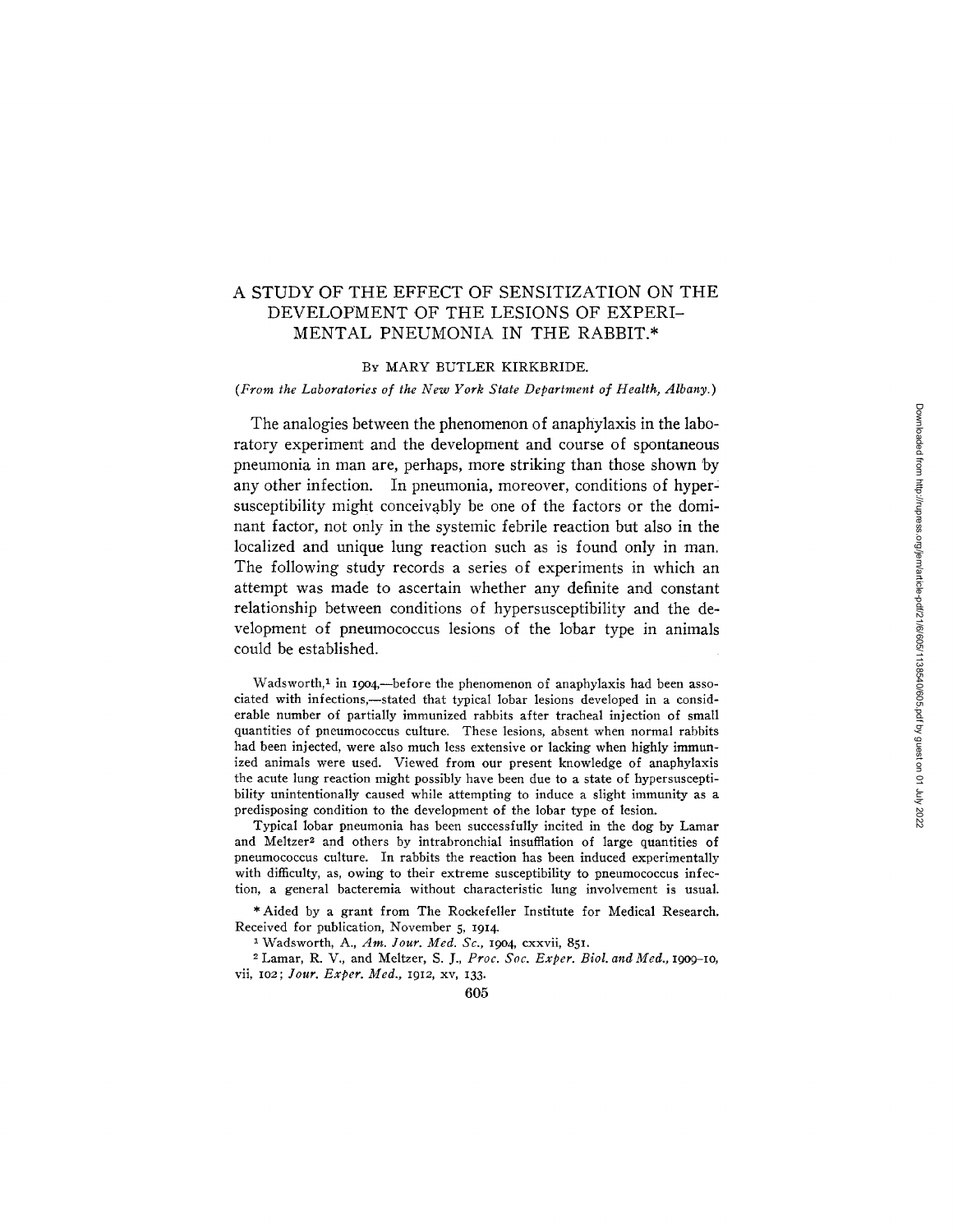Rasquin<sup>3</sup> stated that tracheal injection of pneumococci gave typical pneumonias in only 7 to 8 per cent. of his rabbits, but when serum from a dog immunized to rabbit serum was added to the culture, 96 per cent. developed typical catarrhal lesions. Winternitz and Hirschfelder,<sup>4</sup> however, by tracheal insufflation of large amounts- $-4$  to 5 c.c.--of concentrated culture were able to obtain extensive fibrinous involvement in a large proportion of fairly small rabbits.

Friedberger<sup>5</sup> and later Schlecht and Schwenker<sup>6</sup> reported a cellular bronchopneumonia produced by spraying horse serum into the tracheas of sensitized guinea pigs. Anaphylactic shock and pneumonic changes in the lungs of sensitized guinea pigs following intratracheal injection of small amounts of horse serum also have been reported by Ishioka.7

While the rabbit has proved more resistant to sensitization than the guinea pig, and the results generally less constant and less marked, definite anaphylactic reactions with bacterial proteins have been obtained. Neufeld and Dold<sup>s</sup> and Rosenow<sup>9</sup> incited acute toxic symptoms in the rabbit similar to those of anaphylaxis by using a pneumococcus culture and normal or immune serumcomplement mixture, such as Friedberger had obtained with other bacteria. The toxic split products of pneumococci obtained by Vaughan, the autolysates of Rosenow, and the lyric bile extracts of Cole have all caused acute toxic reactions in the rabbit. Apparently in none of the experiments with bacteria has the toxic dose been given tracheally, nor has the local reaction called forth by it been studied.

In the present study two hypotheses have been kept in mind: one which would be strengthened by negative results, that in lobar pneumonia, notwithstanding its extraordinarily rapid and exceptional course, the progress is still a definitely progressive one and not dependent on conditions such as give rise to the sudden and eruptive phenomena of anaphylaxis; the second, suggested by the abrupt onset and sudden termination of the disease, by certain local reactions, and by the not infrequent clinical history of previous infection suggestive of sensitization, that its unique and striking features are of an anaphylactic nature. In the latter case pneumonia may be considered either as mainly a bacteremic or toxemic condition, the lung lesions being a local and comparatively unimportant feature of the disease as a whole, and the anaphylactic reaction a general and systemic phenomenon. Or, the lungs with their system of tubes

<sup>4</sup> Winternitz, M. C., and Hirschfelder, A. D., *Jour. Exper. Med.*, 1913, xvii, 657.

- 6 Schlecht, H., and Schwenker, G., *Deutseh. Arch. f. klin. Med.,* I912, cviii, 405.
- <sup>7</sup> Ishioka, S., *Deutsch. Arch. f. klin. Med.*, 1912, cvii, 500.
- <sup>8</sup> Neufeld, F., and Dold, H., *Berl. klin. Wchnschr.*, 1911, xlviii, 55.
- 9 Rosenow, E. C., *Your. Infect. Dis.,* I9IX, ix, I9O.

<sup>&</sup>lt;sup>3</sup> Rasquin, E., Arch. de méd. expér. et d'anat, path., 1910, xxii, 804.

<sup>&</sup>lt;sup>5</sup> Friedberger, E., *Deutsch. med. Wchnschr.*, 1911, xxxvii, 481.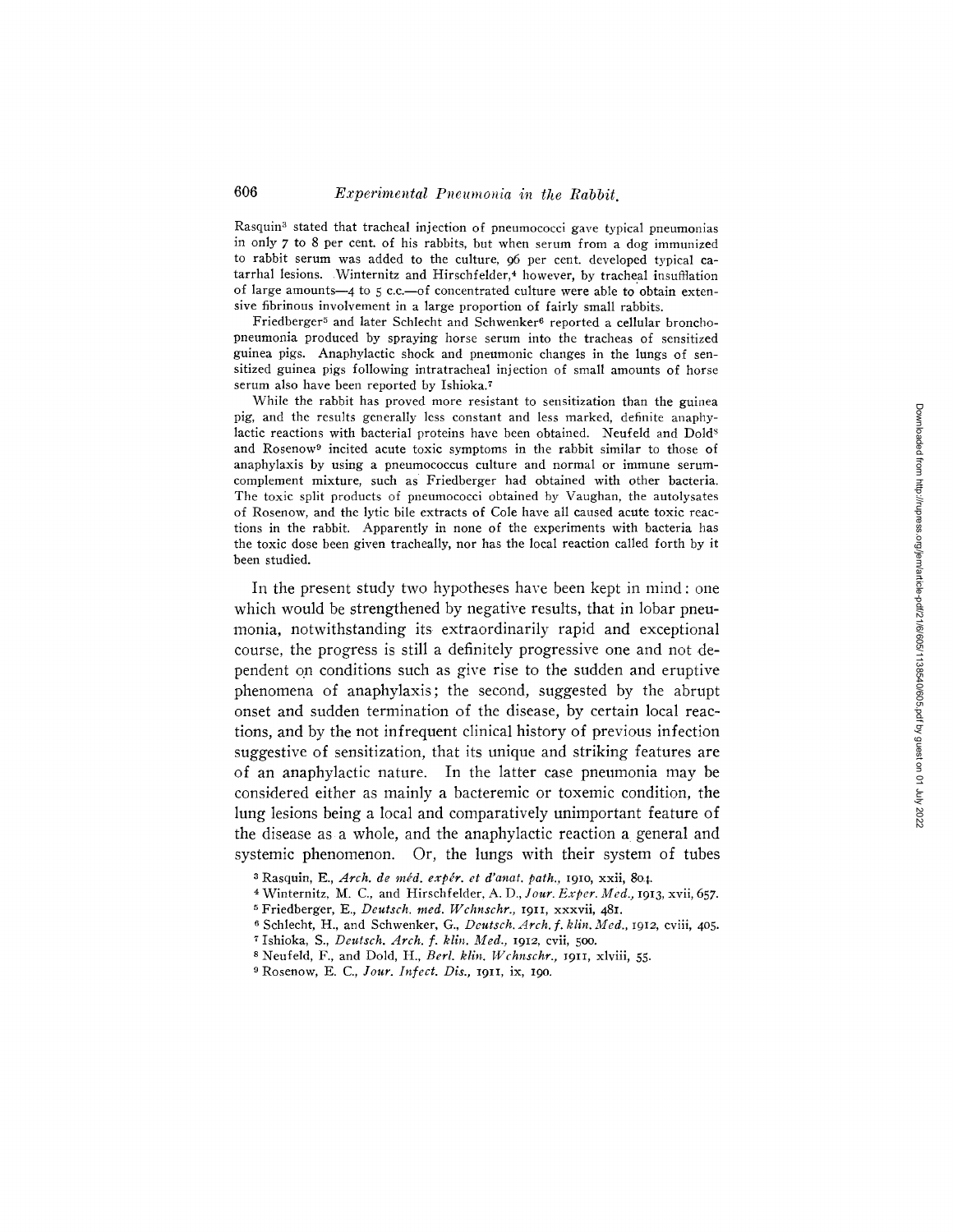and air spaces may provide a particularly favorable environment and may act as a cooperating test-tube in which the cell complex furnishes the antibody, and the invading pneumococci the toxic agent. The resulting toxic substances, acting locally, might then incite exudative reactions in the lung, and on being absorbed give rise to the characteristic febrile reaction, the bacteremia being a secondary and transitory phenomenon.

*Methods.--The* pneumococcus organisms used were A, a virulent strain (the Neufeld culture), obtained through the kindness of Dr. Cole of the Hospital of The Rockefeller Institute; B, one of moderate virulence, but which had given evidence of unusual toxicity; and AA, an avirulent culture of A, attenuated by long continued growth on agar. Derivatives of eighteen to twenty-four hour meat infusion broth cultures were used for sensitization. The culture was centrifugalized and the supernatant fluid passed through a Berkefeld and then a Pasteur filter. The sediment was washed twice, suspended in salt solution equal to one-half or one-quarter of the original culture, and heated for thirty minutes at  $52^{\circ}$  to  $55^{\circ}$  C. Usually o.I, o.5, 7-5, and 15 cubic centimeters of filtrate or dead cell suspension were given intravenously to groups of rabbits. Two weeks later one cubic centimeter of eighteen to twenty-four hour live broth cultures was given tracheally to the rabbits. The same or a larger volume of concentrated suspension of living pneumococci cultivated aerobically in broth, or anaerobically under oil, or in large Petri dishes, was later used in a second series of rabbits. The effect of repeated sensitizing or toxic doses was also tested.

In studying the reactions incited by tracheal injection of serum and culture, mixtures were made of one cubic centimeter of live broth culture, and o.1 or 0.5 of a cubic centimeter of sera from normal rabbits, or from animals immunized with pneumococcus filtrates, or with dead cells. These mixtures were usually injected immediately, and after incubation at  $37^{\circ}$  C. for periods of one to four hours.

The rabbits were etherized lightly and at the time of the tracheal injection tilted so that the natural course of the fluid would be into the left lung. Temperatures were taken before tracheal injection and once or twice a day afterward. If not already dead, the ani-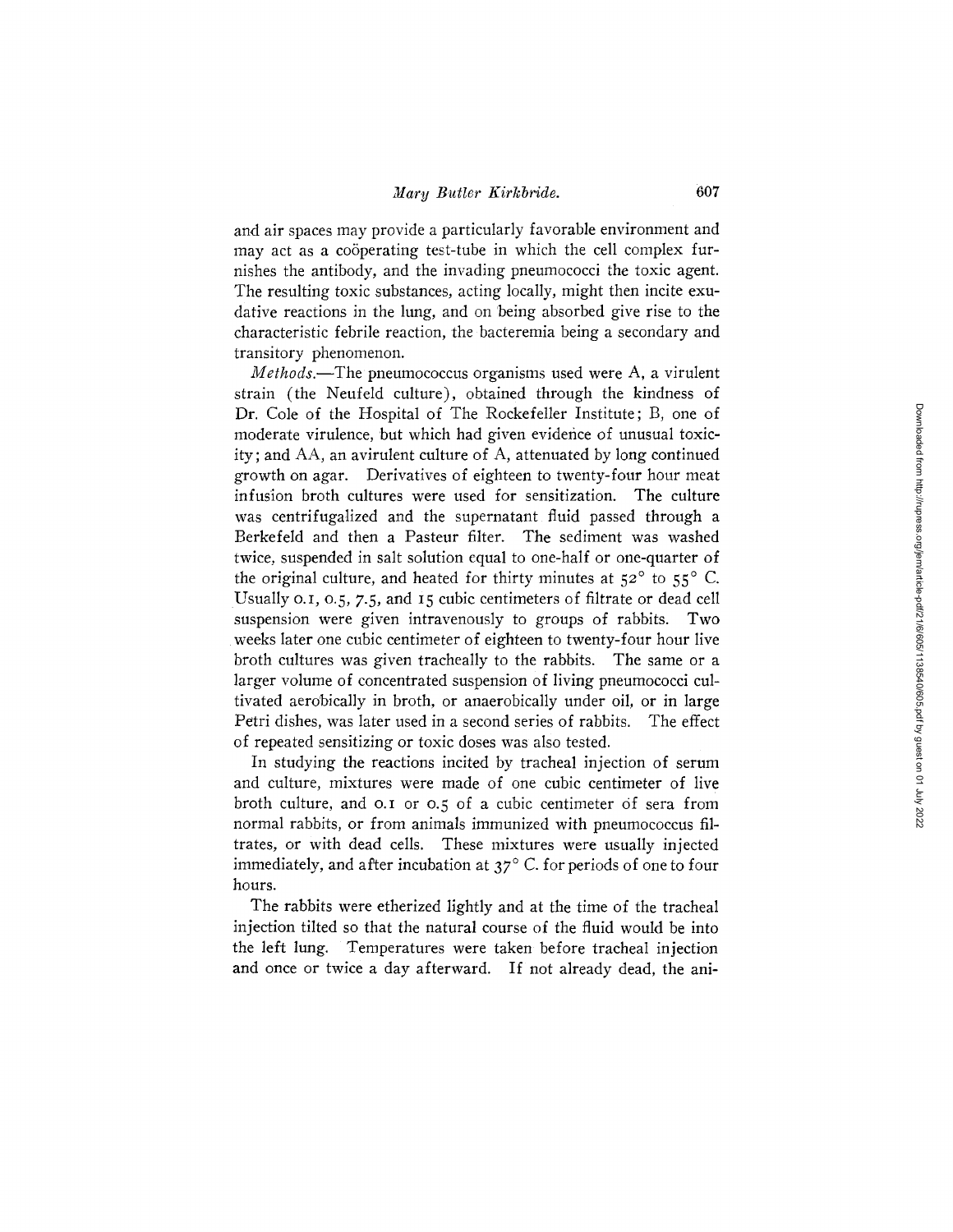**mals, with few exceptions, were killed at the end of forty-eight hours. At autopsy smears were made from the heart's blood and cultures from the pleurat cavity, heart, liver, spleen, and trachea. Paraffin sections were made of all lungs, which had 'been previously distended and preserved in 95 per cent. alcohol or IO per cent. formalin.** 

**In the first series of experiments preliminary intravenous injection of culture filtrates or dead cells for purposes of sensitization was followed after an interval of two weeks by tracheal injection of living organisms.** 

### SENSITIZATION WITH CULTURE FILTRATES.

*Experiment I.--A* series of 20 rabbits received intravenously o.I, 0.5, 7.5, or I5 c.e. of culture filtrate of the attenuated culture AA. Two weeks later I c.c. of a living broth culture of the same avirulent organisms was injected tracheally. None developed symptoms of anaphylaxis and all were killed after 48 hours.

While there was considerable variation in the lung reaction, in no instance was the lobar type of lesion approached, nor was there any apparent connection between the amount of the preliminary inoculation and the extent and nature of the reaction.

*Experiment 2.*-Similar preliminary treatment of 8 rabbits with filtrates of the same avirulent organisms, but with the virulent culture substituted in the tracheal injection, resulted in even less lung involvement.

*Experiment 3.*-In a third series 6 rabbits received both sensitizing and tracheal injections of the moderately virulent, though highly toxic strain 13. The febrile reaction was acute. Only one rabbit died within 48 hours, although the lung involvement was much more diffuse and extensive than in the other series. The reaction, however, was apparently independent of the amount of filtrate previously received, and the unsensitized controls developed similar though, on the whole, less marked reactions.

*Experiment 4*.--In striking contrast was the almost complete absence of diffuse exudative lesions in the series of 16 rabbits receiving filtrates of the virulent strain A followed by tracheal injection of live organisms of the same virulent strain. The animals given the larger sensitizing doses had acquired considerable immunity, as they were still alive after 48 hours, whereas those sensitized with similar doses of the avirulent strain in experiment 2 died.

#### SENSITIZATION WITH DEAD PNEUMOCOCCUS CELLS.

*Experiment 5.*-19 rabbits which had received 0.1, 0.5, 7.5, and 15 c.c. of a killed suspension of the avirulent organisms AA were injected tracheally with I c.c. of a live broth culture of the same avirulent culture.

While there was more congestion and somewhat more lung involvement than in the corresponding filtrate series, the reactions did not differ materially in the different groups.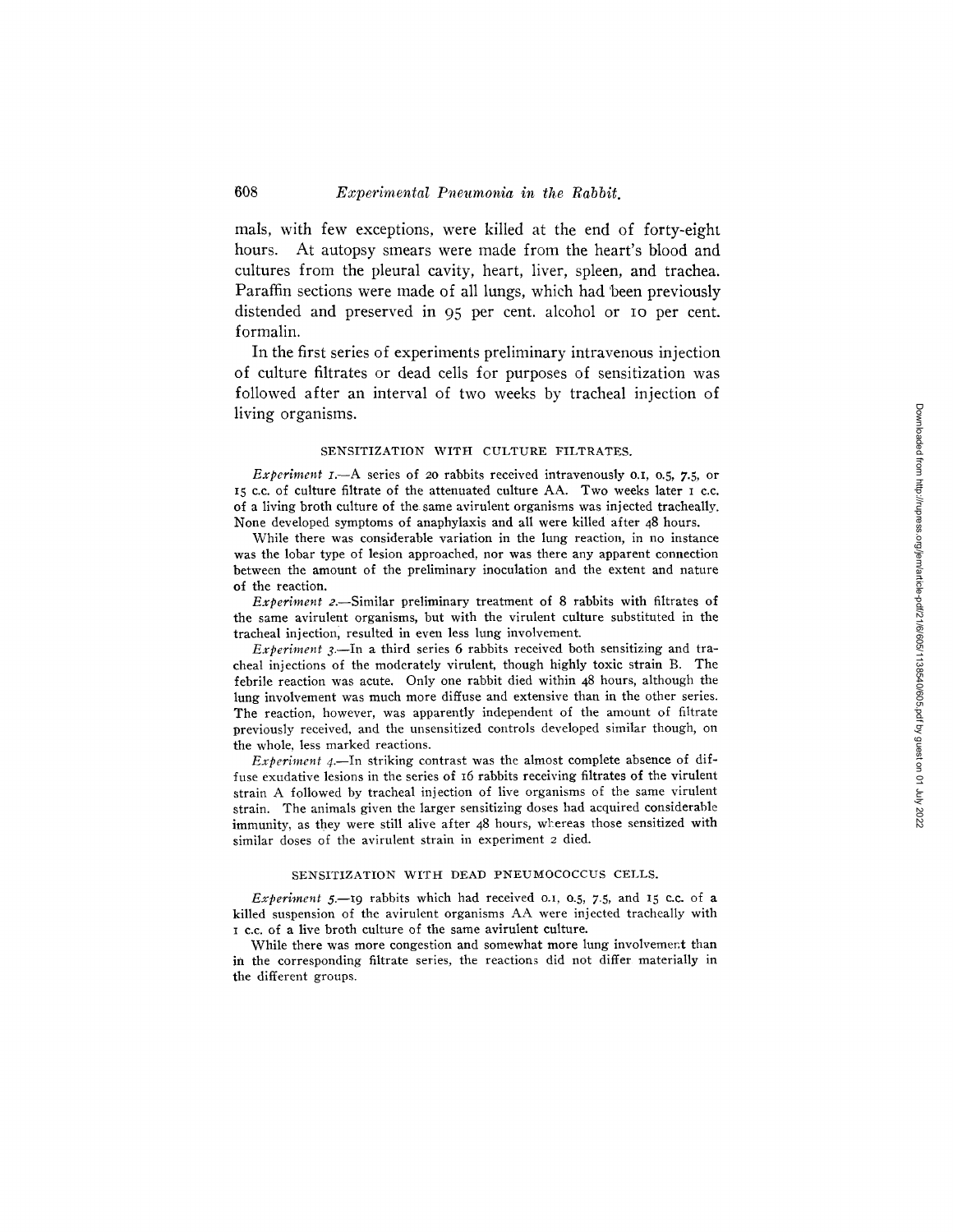*Experiment 6.*—Eight additional rabbits which had been treated with the same dead cell suspension of the avirulent culture, but injected tracheally with the virulent organisms of the same strain, failed to develop marked exudative lesions. Treatment with large doses of dead cells had apparently a stronger protective action than similar treatment with filtrates of the avirulent culture, as two rabbits in this series were alive after forty-eight hours.

*Experiment 7.*-The reaction incited by the moderately virulent strain B, when given in both sensitizing and tracheal injections, was studied in I2 rabbits. The majority developed extensive exudative lesions in which areas of hemorrhage and necrosis were quite numerous. In four unsensitized controls, similar, but on the whole less extensive, areas of consolidation were found. The lesions, while more marked, closely resembled those in the corresponding filtrate series.

*Experiment 8.*--In this experiment in which sensitization with dead cells of the virulent culture was followed by tracheal injection of the same strain in the virulent state, 4 out of 14 rabbits developed extensive exudative lesions, in which fibrin and polymorphonuelear leucocytes were abundant. These lesions, however, were not confined to rabbits which had received the same sensitizing doses. While the two untreated controls died in 24 hours without marked lesions, the protective action of the sensitizing injections was shown by the survival for at least 48 hours of a number of the treated rabbits which had received the larger doses.<sup>10</sup>

In the following series concentrated cultures and culture material were used under similar conditions of experiment.

*Experiment 9.* $-$ Of 16 rabbits treated with the usual concentration.of dead cells, 4 received intravenous, and 12 tracheal injections of a concentrated suspens'on of living virulent organisms grown o i agar. None showed anaphylactic symptoms. The lung reaction when present resembled that usually associated with foreign body pneumonias.

*Experiment 10.*-17 rabbits which had already received sensitizing and toxic injections were reinjected tracheally with a Concentrated suspension of pneumococci grown in broth anaerobically under oil. No extensive resions developed,

*Experiment IL---8* rabbits received single or repeated sensitizing injections of dead cells followed by intravenous injections of a concentrated suspension grown on agar. In one rabbit which had received a single sensitizing injection of 5 c.c., the toxic dose of 2 c.c. was immediately followed by symptoms resembling marked anaphylactic shock followed by complete recovery in about 30 minutes. The lungs at autopsy, 48 hours later, showed practically no involvement. In another series of 7 animals, one rabbit sensitized with 5 c.c. of concentrated dead cells and reinjected with 3 c.e. of a concentrated suspension of live organisms grown on agar died in less than 5 minutes, with symptoms resem-

 $10$  Additional sensitized rabbits in this or other series died in the latter nart of the interval before tracheal injection; a number died of an infection present at the time, but less fatal to normal rabbits, suggesting that the animals, while they had acquired more tolerance to the pnenmococcus, were so injured that they had become more susceptible to other infections.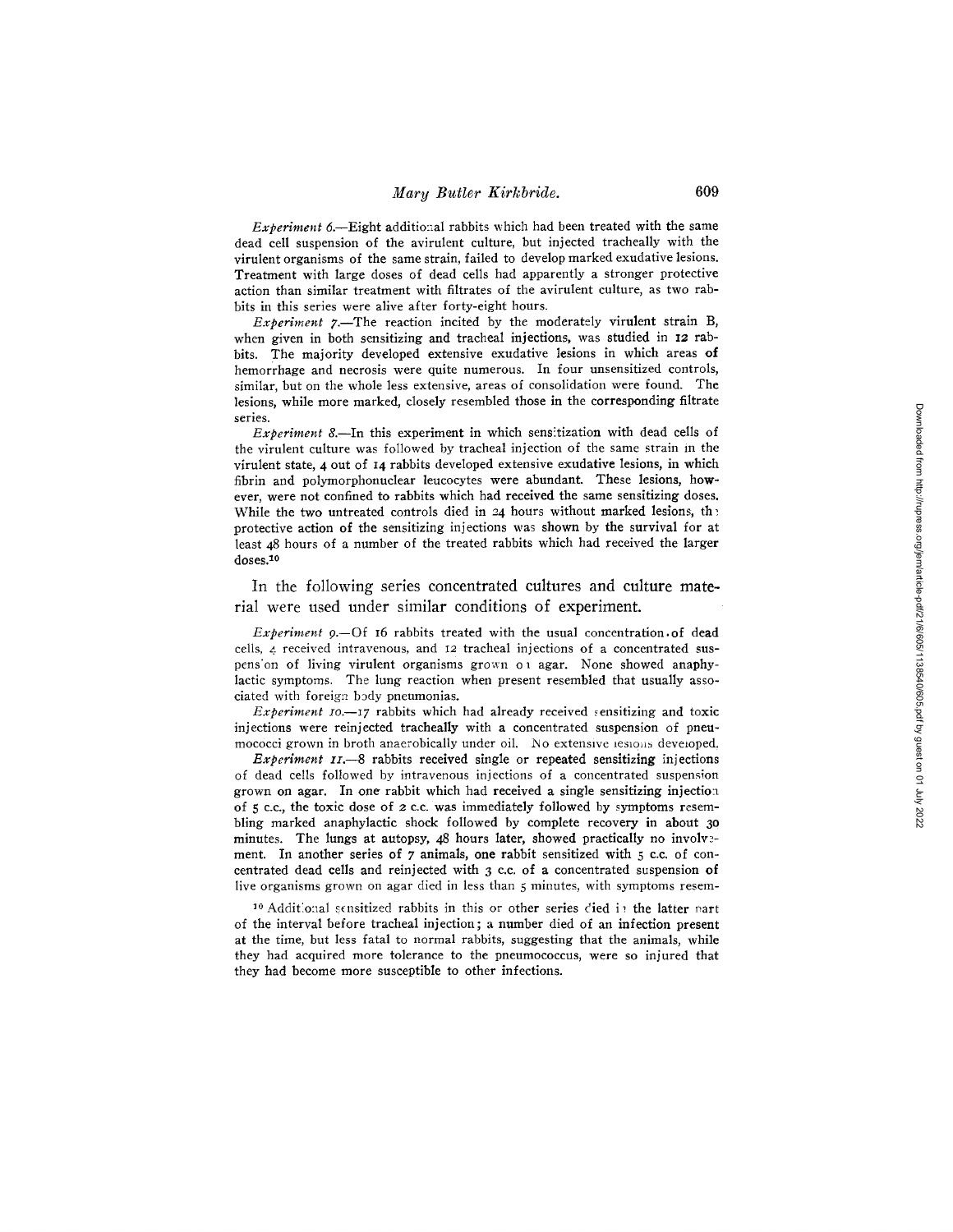bling anaphylaxis. No unusual reaction was found in the lungs on microscopical examination.

*Experiment 12*.—For the purpose of comparison 12 rabbits were sensitized with repeated injections of horse serum and reinjected at intervals intravenously or tracheally with the same serum. Anaphylactic shock developed in most of the animals receiving the toxic injection intravenously. Of those injected tracheally one was prostrated immediately after the injection, but recovered in half an hour. Killed 48 hours after the last tracheal injection. The sensitized rabbits' lungs showed possibly more peribronchial reaction than the unsensitized controls which had received tracheal injection, but the difference was not striking and no diffuse lesions of the lobar type were found.

In the preceding experiments active sensitization with filtrates or dead cells of strain A in its highly virulent or avirulent state followed by tracheal injection of live virulent or attenuated cultures of the same race did not result in a definitely increased lung involvement. When a second strain B, of much less virulence, was used, marked exudative lesions, varying to some extent, developed in the rabbits previously sensitized with filtrates or dead cells of the same strain, but the untreated controls also developed similar though possibly less extensive reactions. Since these experiments with active sensitization failed.to bring out any very definite relationship between sensitization and the character of the lung lesions, the effect of passive sensitization by means of tracheal injection of different sera and culture mixtures was next studied.

## TRACHEAL INJECTION OF MIXTURES OF SERUM AND CULTURE.

*Experiment 13*,—Mixtures of 0.5 c.c. of fresh pooled normal rabbit sera and I c.c. of living attenuated culture, freshly mixed or incubated, were given tracheally to 8 rabbits. The animals almost at once developed marked signs of discomfort, such as restlessness, dyspnea, and prostration, their temperatures falling at least  $3.2^{\circ}$  F. The control rabbit, however, receiving I c.c. of culture diluted with e.5 c.c. of sterile broth developed similar, though less marked, symptoms. All recovered in half an hour. The control and the rabbit receiving the mixture incubated for over 3 hours died in about 48 hours. The seven others died within 4 hours of each other in sudden and violent paroxysms, about 24 hours after the tracheal injection. Pneumococci were found in all cultures. A small rabbit injected intravenously with i e.c. of a transfer from the culture used in this experiment was unaffected.

The control's lungs showed some peribronchial infiltration. Two rabbits which had received serum mixtures developed extensive, two less marked diffuse fibrinous lesions. Repetition of the experiment failed to incite unusual symptoms, though in the lung of several rabbits small lesions of a fibrinous character were found.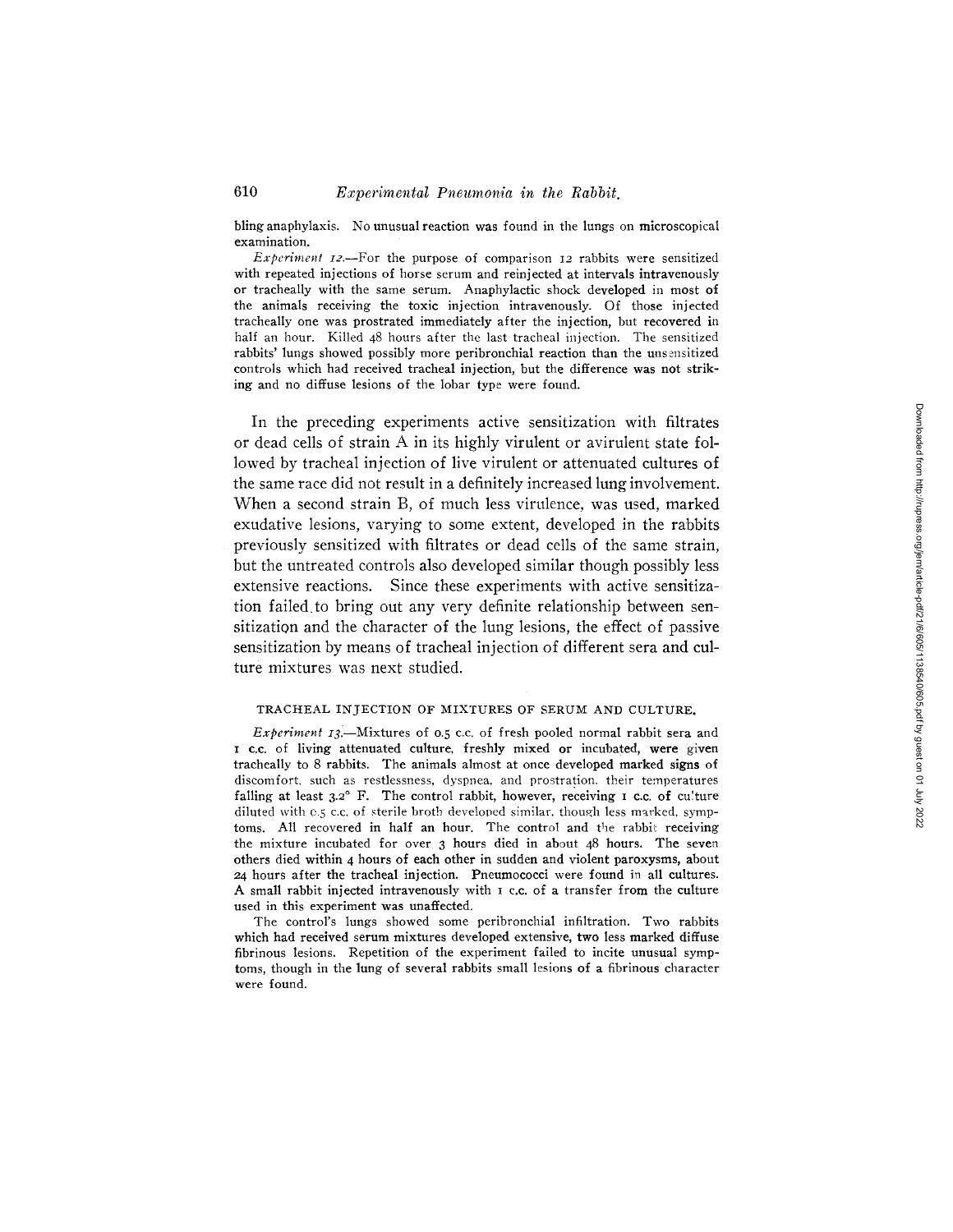*Experiment 14*.—Similarly mixtures of normal rabbit sera and virulent living culture were given tracheally to 21 rabbits. No immediate symptoms developed, but a number died in acute paroxysms 24 hours after tracheal injection. In the first series of these rabbits receiving a mixture containing o.5 serum, which had stood at room temperature for about  $2\frac{1}{2}$  hours, one rabbit developed a typical fibrinous lobar pneumonia, the other smaller diffuse lesions. In later series the proportion of rabbits developing diffuse and fairly extensive lung involvement was, however, much smaller. Incubation of the mixtures for 2 to 3 hours appeared to favor a slightly increased lung reaction.

*Experiment 15.*--Of 12 rabbits receiving mixtures of avirulent living culture and sera from rabbits immunized with culture filtrates of the virulent strain, none showed immediate symptoms, but  $7$  died within 24 hours of injection-the majority in violent convulsions. The control which had received culture without serum died while not under observation in less than 48 hours. While four serum mixture rabbits developed considerable diffuse fibrinous involvement, the remainder, including the control, showed little or no exudative reaction.

*Experiment 16.*-The effect of virulent cultures and sera from rabbits immunized with filtrates of the same virulent strain A was tested on 26 rabbits. Of four receiving mixtures which had stood at room temperature 2 to 3 hours and in which the sera was three weeks old, two developed typical fibrinous lobar involvement. In the other series one rabbit showed extensive, and quite a number smaller diffuse fibrinous lesions. While the animals receiving the larger amount of sera possibly showed more lung reaction, the period of incubation apparently exerted little or no effect in this experiment.

*Experiment*  $I7$ —The experiment was repeated,  $II$  rabbits receiving attenuated cultures and sera from animals immunized to dead pneumococcus cells. As before, the mixtures were incubated for varying periods. All the rabbits were still alive at the end of 48 hours. The lung reaction was distinctly less than in the corresponding normal or filtrate sera and avirulent culture experiments.

*Experiment z8.--A* series of 22 rabbits was given similar mixtures of virulent culture and sera from rabbits immunized to dead cells. The sera would seem to have exerted a certain amount of protective action, as over half of the rabbits were alive at the end of 48 hours. None developed extensive lesions.

The effect of intravenous inoculation of normal and immune sera immediately before tracheal injection of live culture was tested in the following experiment.

*Experiment*  $19.$  $-11$  rabbits were inoculated intravenously with 0.1 or 0.5 c.c. of normal rabbit or horse sera, or with sera from rabbits immunized with filtrates or with dead cells. This was immediately followed by tracheal injection of living virulent organisms. Of the three rabbits, which had received injections of sera from rabbits immunized with filtrates, all died practically 20 hours after injection in acute paroxysms. One of three rabbits, receiving sera from rabbits immunized with dead cells, was alive after 48 hours; the others died while not under observation. None developed diffuse lesions.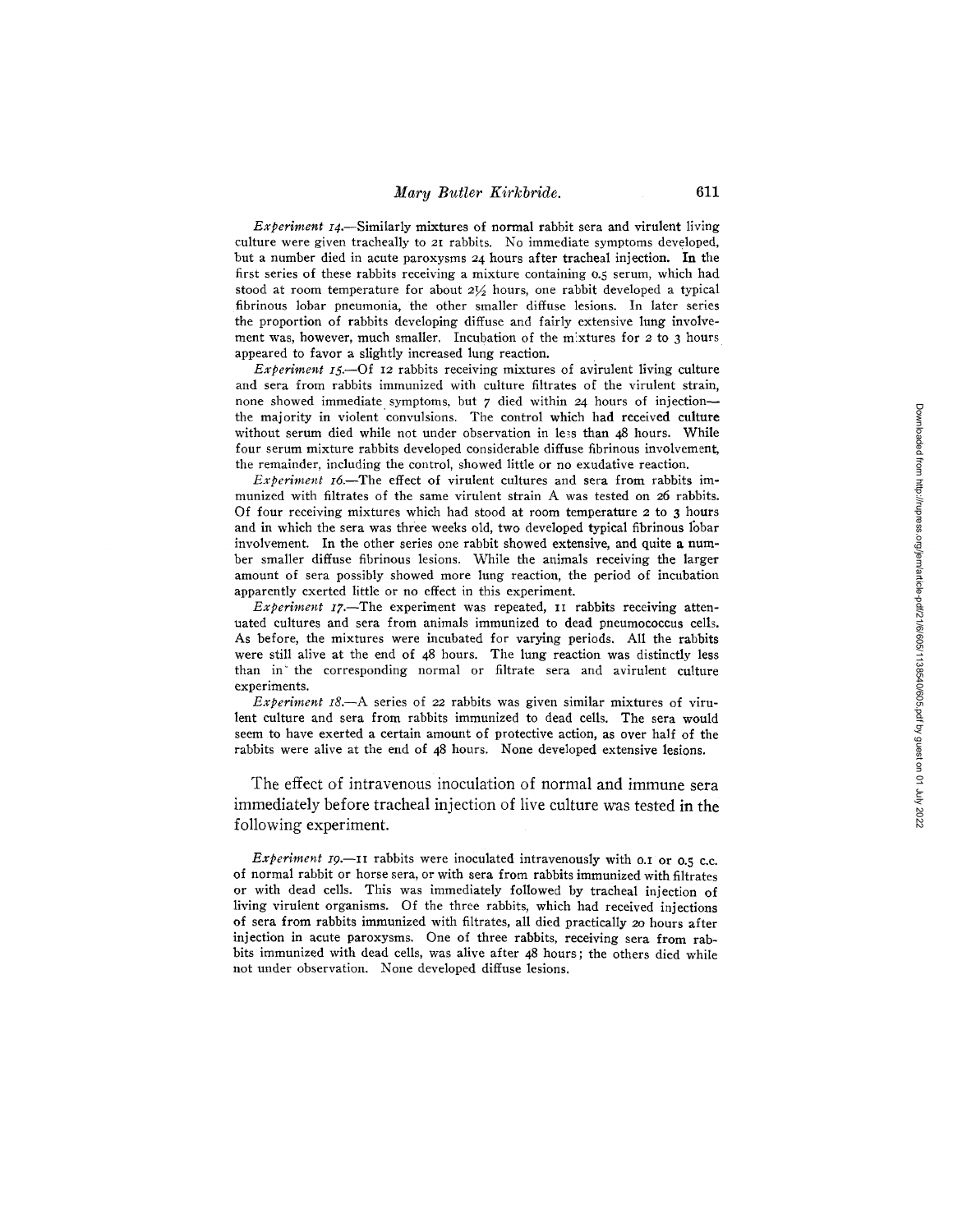# 612 *Experimental Pneumonia in the Rabbit.*

The distribution in the lungs of material injected through the trachea, and the resulting injury, must necessarily vary considerably. While these mechanical factors were undoubtedly responsible for certain differences in the bronchopneumonic reaction, they did not obscure the results. Tracheal injections of only I or 1.5 cubic centimeters had been given to avoid reactions caused by excessive quantities of concentrated culture such as Winternitz and Hirschfelder had obtained in normal rabbits, and also because it seemed desirable to approach more closely conditions of spontaneous pneumonia in man. Similarly, small sensitizing and non-concentrated toxic doses had been carefully tested, as it was thought a hypersensitive condition favorable to the development of a definite cellular reaction in the lung might be present, although acute or even mild anaphylactic symptoms were entirely lacking.

Active sensitization by previous intravenous injection of pnenmococcus filtrates or dead cells failed either to hasten death or to increase markedly the lung reaction, although beginning with as small sensitizing doses as o.I of a cubic centimeter the amount injected had been increased until there had 'been produced an immunity sufficient to protect. In fact, the controls which had not received preliminary treatment were usually the first or among the first to die, indicating that the chief effect of the preliminary treatment was to increase materially the resistance of the animals, especially when large doses were used. While filtrates of the non-virulent culture AA, although originally derived from the extremely virulent strain A, failed, even in large doses, to protect from tracheal injection of virulent organisms of the same strain, and while the protective action of the moderately virulent strain B could not be gauged, as both controls and treated rabbits, with one or two exceptions, live for forty-eight hours, in no instance was death hastened as a result of sensitization.

Comparison of the histological changes in the lungs of treated rabbits and untreated controls also failed to show striking or constant differences, though it appeared that preliminary treatment, especially with dead cells, possibly favored a somewhat more diffuse reaction. In the two experiments in which extensive lesions were found, not only in the treated animals but also to a lesser extent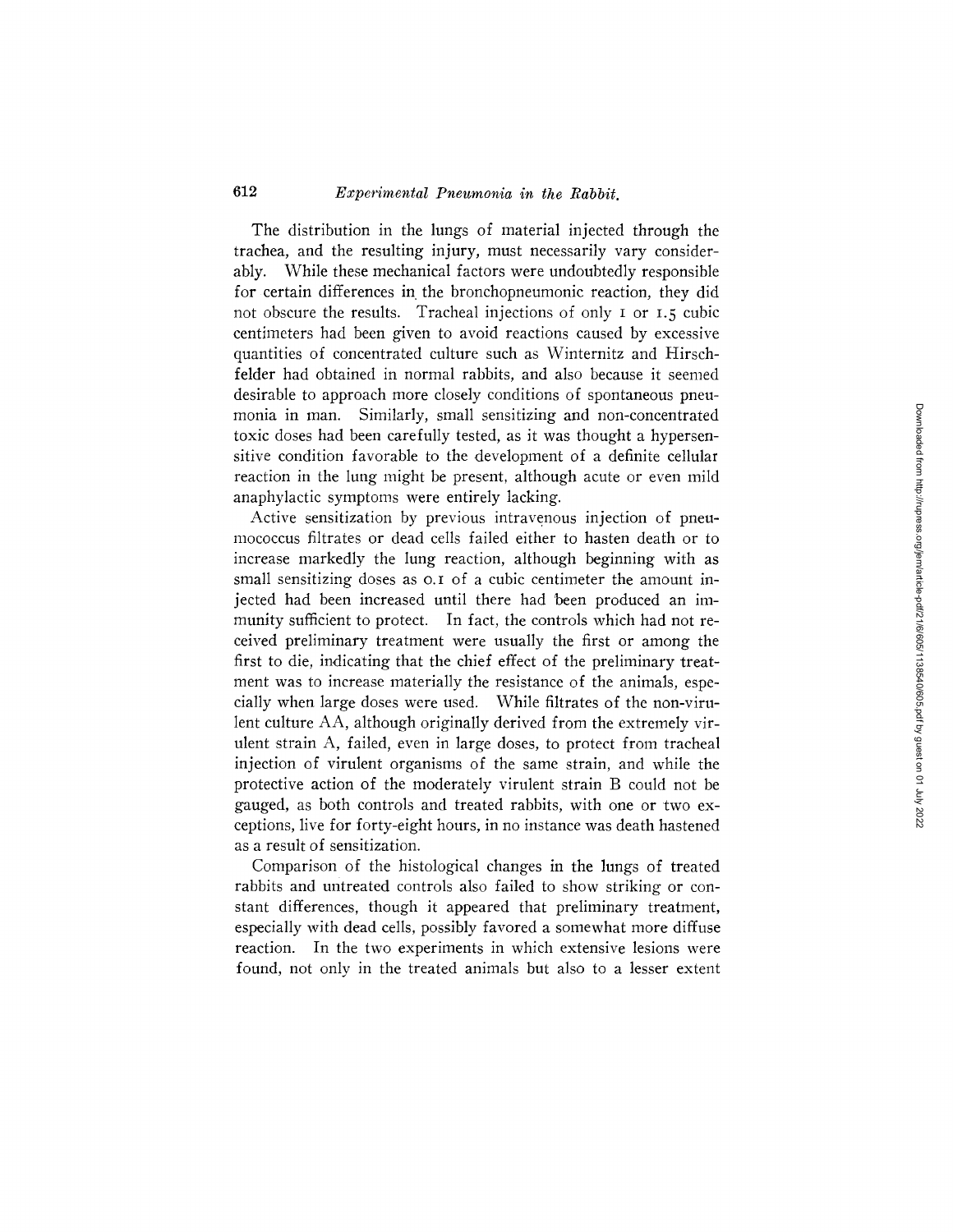in the untreated controls, the strain used, though of moderate virulence, was considered especially toxic as compared with the more virulent strains studied. Extremely virulent organisms, on the other hand, apparently encountered little resistance from the lung tissues, but passed immediately into the circulation without inciting exudative reactions. In certain instances where large preliminary doses had been given, the lung involvement was also proportionately greater.

These results would seem to bear out in some measure the view that in pneumonia the lung reaction is partly dependent on a favorable equilibrium obtaining between the natural or acquired resistance of the host and the degree of virulence and toxicity of the organisms rather than on an anaphylactic state.

The reactions, both systemic and local, incited by tracheal injection of serum culture mixtures were somewhat more marked. A supposedly attenuated culture to which normal sera had been added caused immediate but transient symptoms suggesting mild anaphylactic shock. Seven of the eight rabbits, however, died in violent convulsions twenty-four hours later. These acute paroxysms, which closely resembled those of fatal anaphylaxis, also occurred in other series about twenty to twenty-four hours after serum mixtures had been injected. $11$  The animals suddenly showed extreme restlessness, threw themselves about their cages, making violent running or jumping motions and often crying out. Death occurred within a few minutes of the onset of the symptoms, the heart continuing to beat for some time after respiration had ceased. Examination of the lungs failed, however, to show any definite connection between these paroxysms arid the development of exudative reactions.

It is difficult to account for the sudden death of such a large number of the animals at practically the same time, although the interval after inoculation varied in the different experiments, except as the result of some phase of delayed anaphylactic shock. This delayed reaction might be due to several factors, but not to the tracheal method of injection alone, because similar reactions also

11 In other experiments similar results were noted as early as IO to 12 and as late as 32 to 34 hours after inoculation.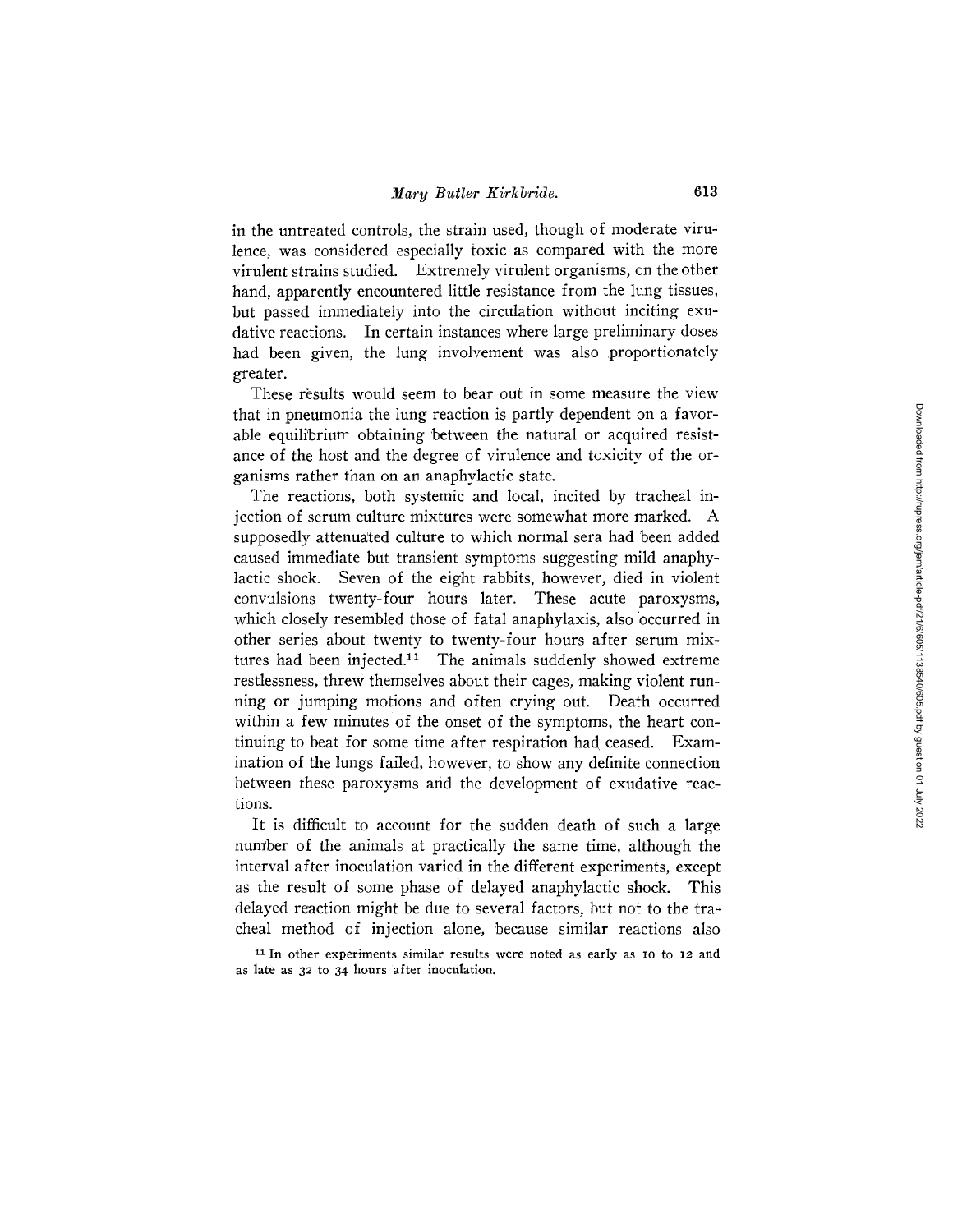occurred after intravenous inoculation. The capsule of the pneumococcus cell which is protective according to Welch, and the interval required for the production of sufficient toxin, whether from the body fluids or from the pneumococcus cells through growth, might be important factors.

The local tissue reactions incited by the serum culture mixtures, particularly those containing normal serum or serum from rabbits immunized to filtrates, were also somewhat more marked and developed in a larger proportion of animals than in the experiments with active sensitization. Several rabbits developed typical fibrinous lobar pneumonia, and a number of others less extensive but diffuse exudative lesions. These were partly offset, however, by the partial or almost complete absence of exudative reactions in the other rabbits of the experiments, which had received similar treatment.<sup>12</sup>

Throughout the experiments the absence of uniformity in the lung reaction was especially striking. Controls in a few instances developed more involvement than certain of the treated rabbits of the same experiment, while in several series the test animals ran the whole gamut of reaction without apparent relation to the special character of preliminary treatment or tracheal injection.

The extreme sensitiveness of the pneumococcus to any alteration in its environment was repeatedly noticed. While the causes of fluctuation in virulence and toxicity are obscure, they not infrequently seemed closely associated with growth activity. That extremely subtle reactions occur within the body seems probable, and until the laboratory methods more nearly duplicate conditions present in the body, where the cellular elements and body fluids undoubtedly play an important part, similar and constant results can hardly be expected. In the present experiments when body conditions were more nearly approached the lung reaction was generally increased. It is of interest that in Wadsworth's experiment with partial immunization, the pneumococci used in the tracheal injection were grown in equal parts of normal rabbit serum and broth, while Winternitz and Hirschfelder used a 5 per cent. serum medium.

<sup>12</sup> For purposes of comparison tests with heterogeneous sera were made. Three rabbits received tracheally mixtures of culture and sera from a horse immunized to live cultures. Two developed diffuse and fairly extensive exudative lesions, one a very slight reaction.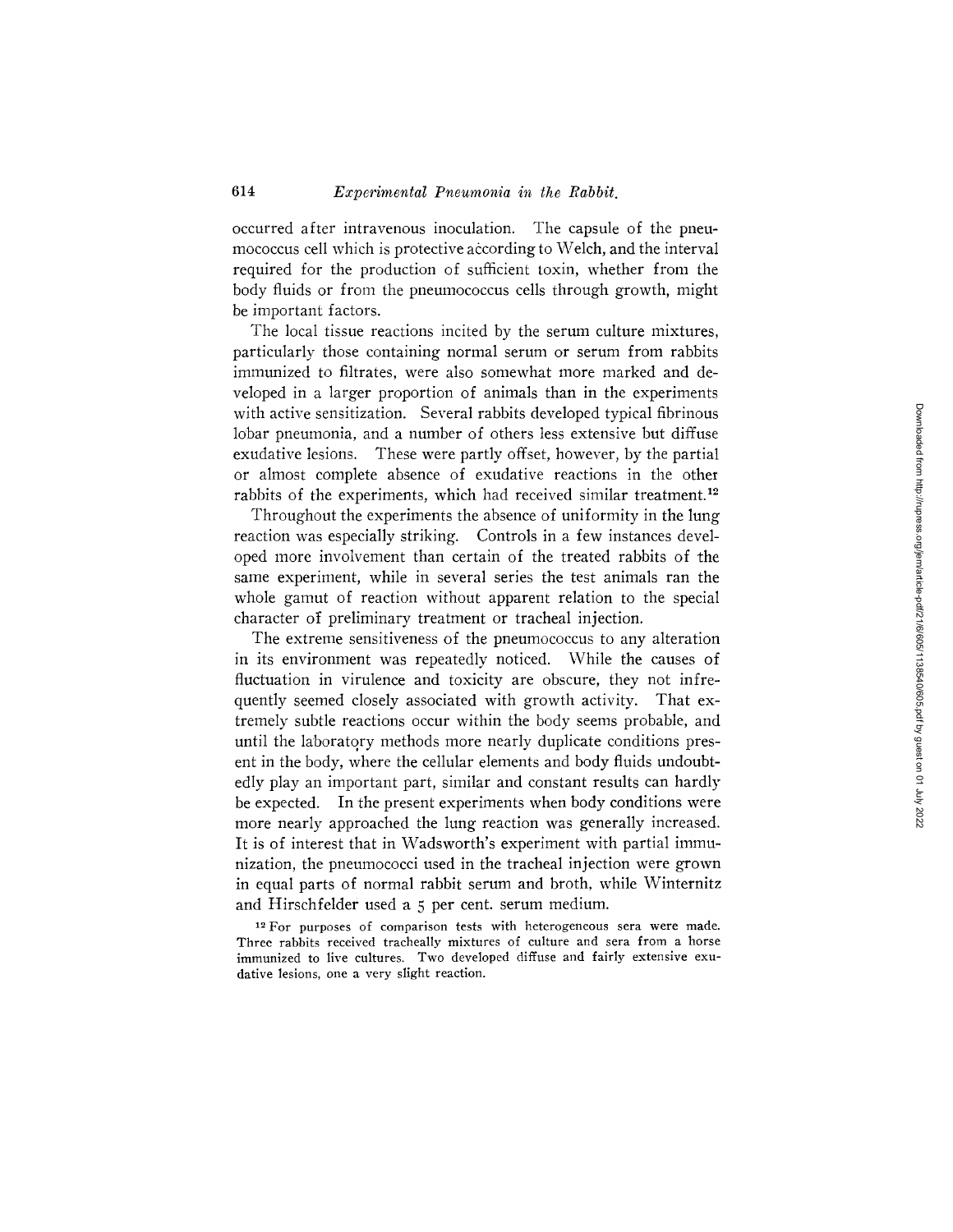Although an anaphylactic or hypersensitive condition in the host may possibly enable the invading pneumococcus to gain its first foothold, similar conditions might equally well underlie the development of a streptococcus infection, but would not necessarily determine in either case the type of lesion that later develops. In this study the essentially progressive character of the lung lesion was frequently brought out, all degrees of exudative reaction being found from small peribronchial foci merging into patchy or confluent lesions to the typically lobar involvement.

### SUMMARY.

While preliminary treatment with culture filtrates or dead cells of the extremely virulent strain A gave rise to varying degrees of immunity, the exudative lung lesions developing after tracheal injection with live organisms of the same virulent strain were not strikingly increased in any group or series of these rabbits. Despite carefully graduated dosage in the preliminary treatment, none of the animals developed symptoms of a definitely anaphylactic nature.

In similar experiments following sensitization with the attenuated avirulent culture AA, tracheal injection of virulent or avirulent organisms of the same strain failed to incite any definite increase in the exudative lung reaction. In none of the rabbits were symptoms resembling anaphylaxis noted. The immunity which was induced by the larger sensitizing doses of culture filtrates of the strain in the virulent state was lacking when similar doses of the culture filtrates of organisms in the non-virulent state were used.

Extensive lesions developed in both sensitized and unsensitized rabbits when the strain used in the tracheal injection was one apparently combining moderate virulence with exceptional toxicity, indicating that the exudative lung reaction was one of adjustment rather than of acquired hypersusceptibility.

When, in the experiments, small amounts of sera from normal rabbits, or from animals immunized to culture filtrates, were added to the culture before tracheal injection, an increased fibrinous lung reaction was frequently found.

The present study would seem to give some ground for the view that while in pneumonia a hypersensitive condition probably takes